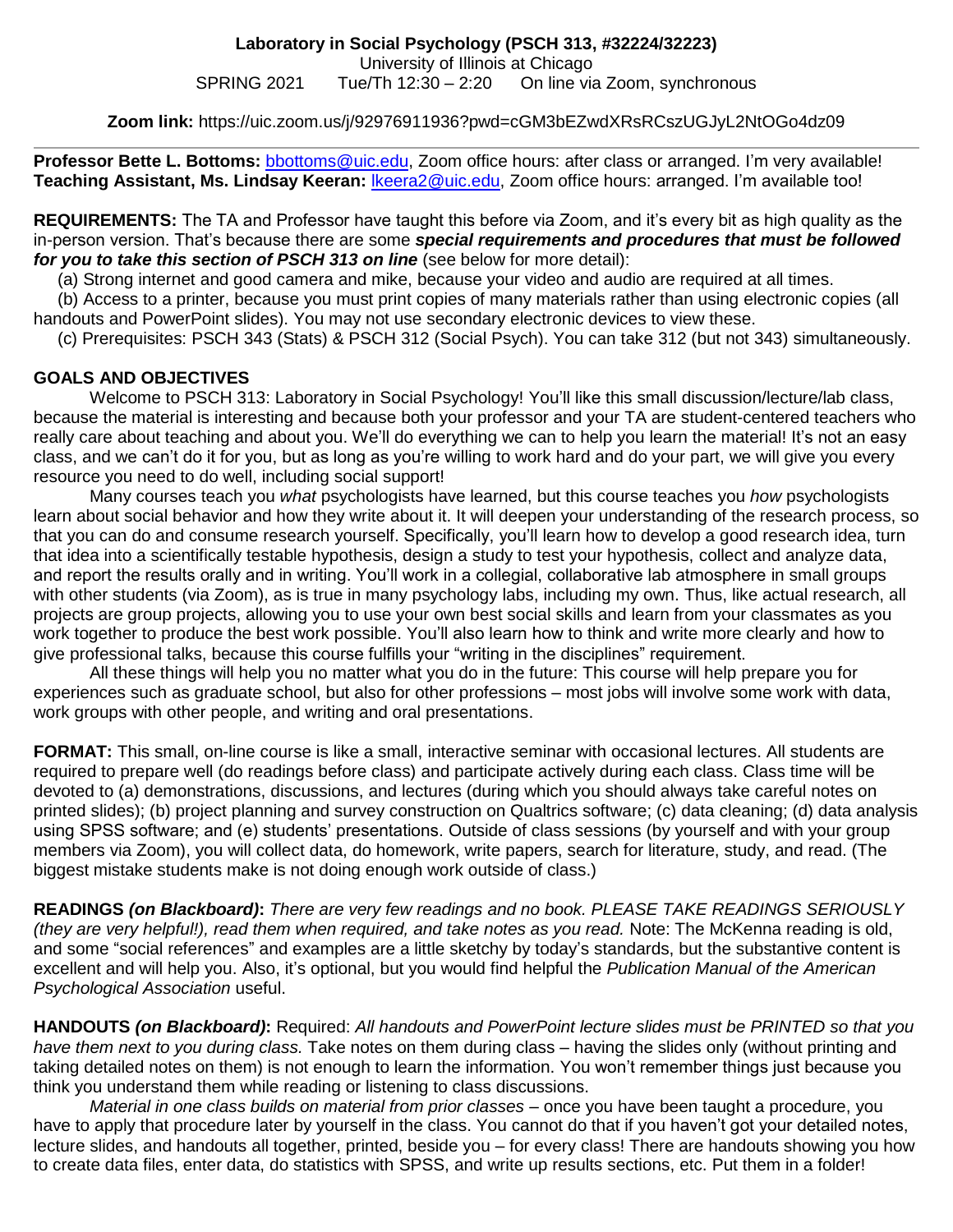## **REQUIREMENTS AND ASSIGNMENTS** (Every 10% is one letter grade.)

**I. Quizzes (27%).** There will be two quizzes (tests). Quiz 1 is on research methods and is worth 15%. Quiz 2 is on writing and grammar and is worth 12%. Quizzes cover all readings and handouts assigned and class information on those topics before the day of the quiz. You will take the quizzes on your computer using Word, while you have Zoom camera on (or your cellphone camera on -- if you have technical difficulties, we can work that out beforehand), so that we can see you working. You're on your honor to not cheat.

**II. Research projects.** You will complete 2 studies. The first is worth 30%, the second is worth 36%. *See Course Schedule for due dates.* By completing these studies from beginning to end quickly, you will develop an early appreciation for all of the many activities that are involved in carrying out a research project, and how to work quickly together. The TA and professor will help you with these projects by providing many resources and examples that you can follow. You have to be very organized, and print all handouts for quick reference during and after class.

**a. Study 1: Individual Differences in Attitudes Study (30%: Paper = 15% + Oral PowerPoint presentation/written notes = 15%).** You'll measure an attitude. This is a very common type of research in psychology and in business. For example, you might have to develop a customer satisfaction survey: Do customers have a positive attitude toward your business? Then you will choose one individual difference among people (e.g., gender, age, religiosity, political affiliation, etc.), measure it, and see how this difference affects the attitude. For example, do older and younger people differ in their attitudes toward marijuana use?

You will create, design, conduct, and analyze this study in assigned groups of 3 or 4 students. Each group will propose its idea (on a proposal form). After it is approved by the professor or TA, the groups will format the study using the Qualtrics survey development software. After this on-line survey is approved by the professor or TA, you will collect data by sending the survey link to potential participants via email and social media accounts. Then you'll clean your data, get it approved, then analyze the data with SPSS. As a group and individually, you will find related literature to build up support for your hypothesis about the predicted impact of the individual difference variable (IV) on the attitude (DV).

As a group, you'll give a talk on Study 1 using PowerPoint in class (each group member will give 1/3 of the talk). We'll view all presentations together during class. To prepare, you'll write out the entire talk in the text notes, word-for-word, using excellent grammar, but not stiff prose. The slides with text notes will be due the day before you give the talk (see below for due dates). Each group member will receive the same presentation grade, so group members should work and practice together so the presentation is good.

 Don't be afraid of this talk – after you practice your part of the talk many times, saying what you have written, you'll deliver a beautiful talk without being nervous! And you will benefit from this skill in your future!

Finally, you will individually write an APA-style research paper describing the study and results (at least 7 pages of text plus title page, abstract, references, tables, and appendices). The paper must be each student's individual work – *do not work together on the paper!* Of course, some of the paper and presentation will be similar, but your paper will look a LOT different, more detailed, with more literature. *Be sure to use all the resources we have provided on BlackBoard throughout the semester as you do this project.*

## **b. Study 2: Two-Factor, On-Line Experiment (36%: Paper = 18% + Oral PowerPoint**

**presentation/written notes = 18%).** The final project will also be completed in pre-assigned groups of 3 to 4 students. It builds upon your skills learned in Study 1. You will create, design, propose, conduct, and analyze a true experiment, with two independent variables and one dependent measure. You will choose the topic (as long as it tests social psychology theory, is unoffensive, and does not duplicate Study 1). Just like Study 1, each group will propose its idea (on a proposal form), get it approved, then format the study into a Qualtrics survey, get the survey approved, then collect data, clean the data, get it approved, then analyze the data with SPSS. You'll produce the same two types of products: (a) in-class group PowerPoint presentation, and (b) an individually written APA-style paper describing the study (8 to 12 pages of text, not including title page, abstract, references, tables, and/or appendices). The expectation for these will be higher than for Study 1, because you will have learned so much more by this point.

**III. Class Participation/Absences (7%):** To get credit for attendance, you must do more than just "appearing" on line for each class. You must also:

(a) show up on time with both audio and video working (log in and be ready for class by 12:30 – which means testing your camera and mike and connection before 12:30!). Audio-only participation or participation on your phone will not count (unless it's an emergency, like your internet went down one day);

(b) actively participate by being fully attentive and making thoughtful in-class comments;

(c) do your fair share of group work, on time, and to the best of your ability;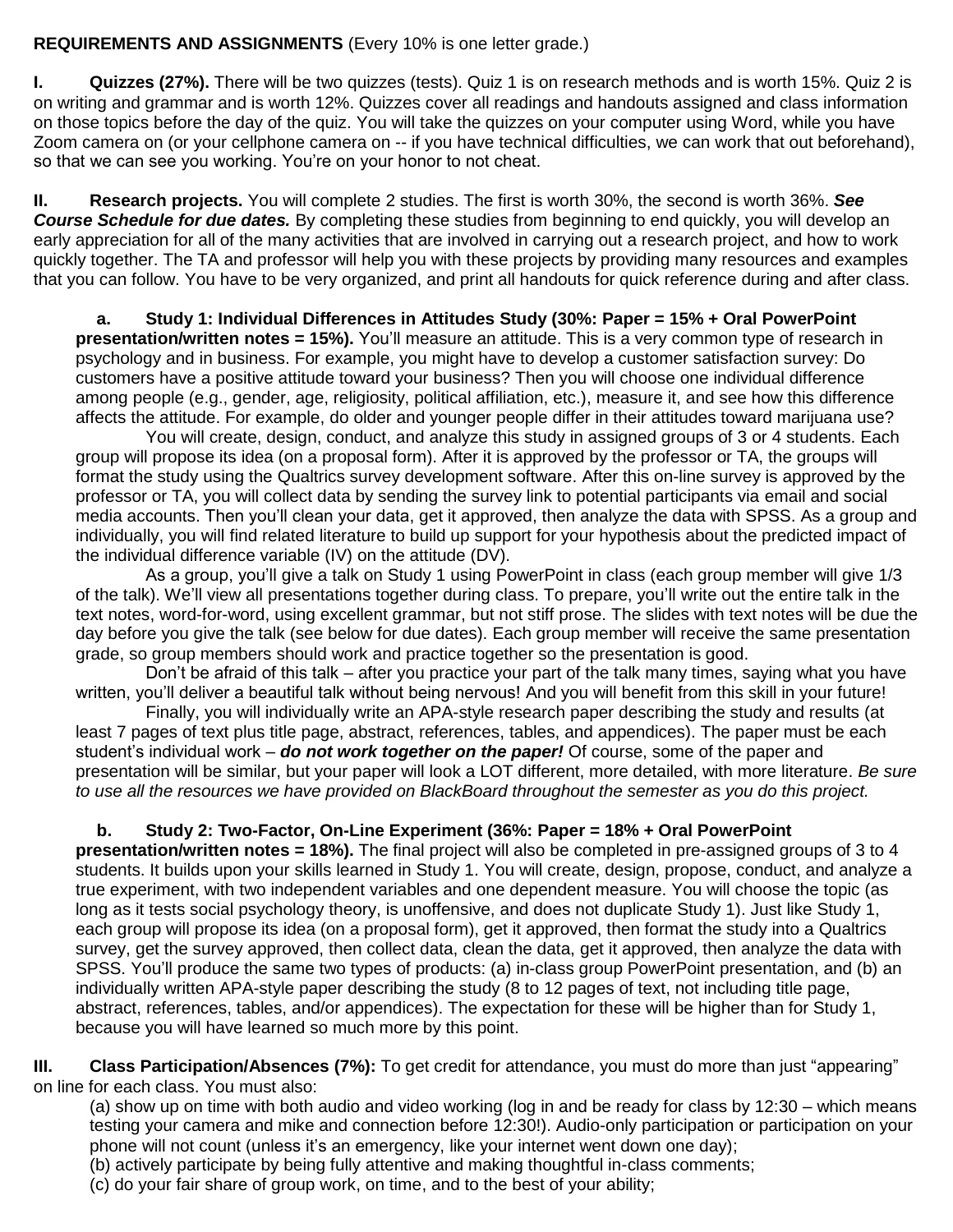(d) print and have handy all PowerPoint slides and all handouts during each class; and (e) be responsible, professional, and fulfill obligations to others within your groups, just as you will do in jobs for the rest of your lives. When working in groups, just like a lecture class, you must attend that group session until class lets out at 2:20. We track this electronically. You will lose participation for each early departure; (f) Pet cameo appearances are always welcome!! But not other disruptions…don't distract class or be distracted during class by other electronic devices or other people or using chat, etc. We can all see you -- do not eat, answer your cell phone, do exercises during class, etc. And dress for class – no pjs. *Seriously.*

Students will lose participation points for not fulfilling the expectations above. Also, students will lose 1% for each unexcused absence. You may have 2 excused absences (for personal or family illness, death, accidents, etc., but not for things like attending another class, workshop, internship, etc.). If you miss a class, you are still responsible for getting everything done during a missed class from another student. Exception: See statement below about emergencies, and religious holidays are accommodated in keeping with UIC Senate policy, which requires students to provide advance notice:

[http://dos.uic.edu/docs/UIC%20Senate%20Policy%20on%20Religious%20Holidays.pdf.](http://dos.uic.edu/docs/UIC%20Senate%20Policy%20on%20Religious%20Holidays.pdf)

### **GRADING**

7% Participation

27% Two quizzes (15% + 12%)

 30% Study 1: Paper (15%) + Oral PowerPoint presentation/written notes (15%) 36% Study 2: Paper (18%) + Oral PowerPoint presentation/written notes (18%) (The presentation is graded according to the final product and the quality of individuals' contribution to their group's effort.)

==================================================================================

### 100% TOTAL

You will always know exactly where you stand because there is no "curve." Every 10% is a letter grade: 90 – 100% = A; 80 – 89% = B; 70 – 79% = C; 60 – 69% = D; below 60% = Failure. (Normal rounding rules apply: e.g., 89.4 = 89; 89.5 = 90.) Note: Don't fear the group grading – your professor expects everyone to do well and there will be plenty of opportunity for you to illustrate your own work as well as your ability to work effectively in group situations, which is a very important research skill. Also, for Study 1 and 2, you'll submit a confidential statement about your relative role in the projects. We will know if someone is not pulling his or her weight in your group.

## **IMPORTANT POLICIES:**

**1. SPECIAL REQUIREMENTS FOR ON-LINE LAB LEARNING:** (All students were notified of and agreed to these during registration): To have a discussion seminar that is like being face-to-face (without the coronavirus!), here are a few special requirements. If you need help connecting remotely to any of your UIC classes, please ask UIC for help: ACCC may have a laptops and wireless hot spots to lend. The request forms are here: <https://accc.uic.edu/contingency/online-learning-students/basic-requirements-students/>

*a. You must have a strong internet connection, a good web camera, and a good microphone,* b*e*cause you need to see us and our presentations, and we need to see you clearly. You are required to use both video and audio at all times. *You cannot participate by audio only, or by using your phone, or by using the chat function.* (If you do not have a working webcam, Google for instructions on how to use your phone for a webcam.)

*b. You must print all PowerPoint slides and class handouts and have them beside you during class,* because you need to refer to them during class, and you cannot refer to them electronically while you are also attending to class electronically (even if you have multiple electronic screens). In some classes, you need to be using multiple handouts at once. You cannot juggle back and forth between the camera and readings and handouts on your computer (or even multiple screens). This won't be allowed because it will not work. If you cannot print your materials, this is not the class for you.

**c.** *You must take quizzes with your camera and audio on at all times,* and be on your honor not to cheat.

**d.** *You must carefully read all email and Blackboard communications from the professor and TA.* 

**2. Experiments.** By enrolling, you're agreeing to conduct studies and to participate in studies conducted by other members of the class, as well as demonstrations conducted by the instructor and TA. In keeping with guidelines of the UIC Institutional Review Board, the governing body of all research at UIC, PSCH313 class study participation and the experiments you run are both part of the normal educational practices in this class, and not a part of formal research. We will not generate data that will be professionally presented or published or otherwise generalized beyond this teaching situation.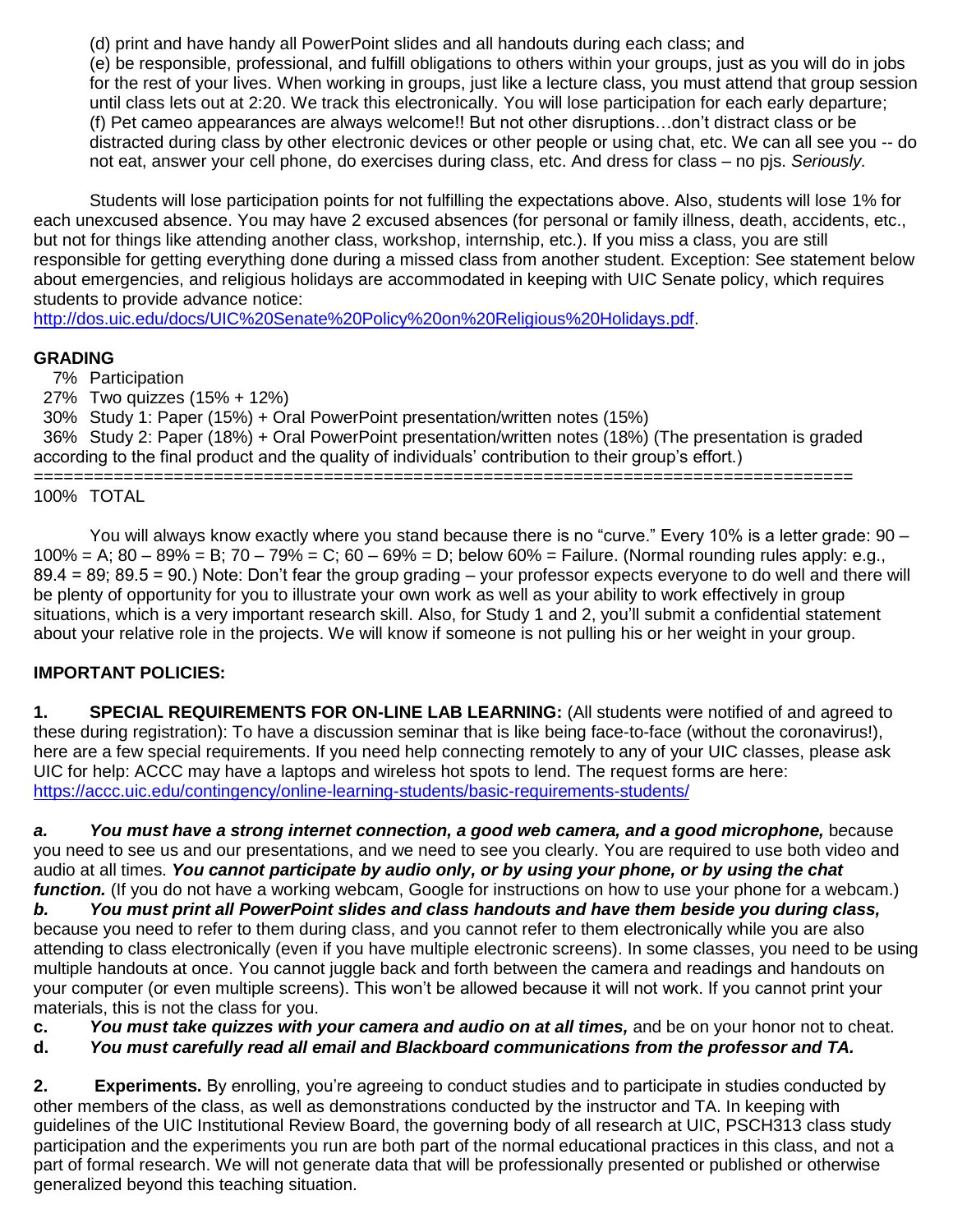**3. Disabilities:** Your disabilities will be accommodated to the fullest extent possible! Register with the Office of Disability Services (312-413-2103 voice or 312-413-0123 TTY), then send me your accommodation letter. See: https://registrar.uic.edu/campus\_policies/disability\_notification.html

**4. Late Assignments, Make-up Exams.** To be fair to all students, the policies in this syllabus are your contract for this class. No late assignments are accepted and no make-up exams will be given -- *\*unless\** you have a documented personal emergency, which makes the playing field uneven for you. See next point.

**5. IF YOU HAVE PROBLEMS OF ANY KIND: WE WANT TO HELP YOU!** Just ask! There is no shame in needing or asking for help. We will work with you closely during class, and we will be available to talk with you confidentially after class by appointment via Zoom or phone. We care about teaching, and we care about you. But, remember, we can't help if you don't talk with us.

You cannot do your work well if you unfortunately encounter personal distress such as sickness (including physical or psychological), family illness or death, or being overwhelmed by special circumstances. We all have roadblocks in our life sometimes, especially during these crazy times today. We understand! We will help you get around difficulties! Just ask! E-mail us as soon as you realize the problem. We will work with you to help you complete your assignments, and give you more time if necessary. In fact, you should always talk to any of your professors if you are having difficulty – if you're having problems, then the playing field is not level for you, but it can be leveled with special help to overcome special circumstances! Do not be shy or embarrassed about this. It's our job to help. For example, sometimes depression and anxiety get the best of us \*all\*. But help is near: the UIC Counseling Center (www.counseling.uic.edu, 312-996-3490), and we have put additional resources on the Blackboard site, such as this: [https://counseling.uic.edu/online-resources/.](https://counseling.uic.edu/online-resources/) (See above for links to UIC resources for computer/internet problems.)

**6. Writing.** Writing well with good grammar is super important. You'll even be tested on it. All of your writing should be clear, grammatical, concise, elegant, and in APA style. Follow the *Common Writings Errors* handout carefully. The single most helpful piece of advice we can give you is to READ ALOUD everything you write to see if it really makes sense before you hand it in. I also recommend that every student buy a copy of the *Elements of Style* by Strunk and White. (It's short and cheap.) Writing beautifully is a skill that will transcend most other things you learn. Helpful UIC resources include the Writing Center (Grant Hall 105, http://writingcenter.uic.edu/).

**7. Cheating. I want to help you, and I am genuinely caring, but** *do not mistake me for a pushover***:** If you cheat in any way, you will fail the entire class and judicial charges will be filed. No exceptions. See Student Disciplinary Policy: https://dos.uic.edu/wp-content/uploads/sites/262/2018/10/DOS-Student-Disciplinary-Policy-2018- 2019-FINAL.pdf. Cheating includes, but is not limited to, any form of plagiarism: claiming others' ideas or words as your own, copying the words or ideas of a fellow student or any other author in your assignments, copying word-forword even short phrases from written work that you are using as a reference (even if you cite it properly), copying phrases from the internet (we'll google it and find it), handing in work you have handed in for another class, handing in papers you've gotten from the internet or from other students, etc. Cheating also includes misrepresenting or lying about anything to the professor. If you cheat and get caught, don't say you didn't understand this. It's your choice.

**8. Disrespectful Behavior Will Not Be Tolerated.** I have enjoyed working with nearly all students I have met at UIC, and I expect to enjoy working with every one of you!! But unfortunately, I have encountered a couple people in the last couple years who have made it necessary for me to write the next part (sigh):

By staying enrolled in this course, you are consenting to all policies in this syllabus and you are consenting to withdraw from the class or be withdrawn from the class if you violate the following conduct policy: Specifically, you can stay in this class *only if* you are respectful to your professor and to your fellow students, as determined by your professor. Asking sincere questions is welcomed. But you will be barred from class if you rudely challenge others; are inebriated or high on alcohol or drugs; if you are belligerent, rude, or intimidating to anyone; if you disrupt class by eating, talking to others outside of class, answering/using your cell phone for non-class purposes, etc.; and/or if you are not respectful of others' views and opinions. This includes being sensitive to varied backgrounds related to culture, language, religion, gender and sexuality, race or ethnicity, politics, etc. Personal attacks on others won't be tolerated. Class conversations are for discussion of ideas based on science, not opinions or biases of any kind.

**9. Put your heart into this class. Ours is already there.** Do the work, be happy to learn, be excited, and welcome lots of feedback – that's the only way you'll learn!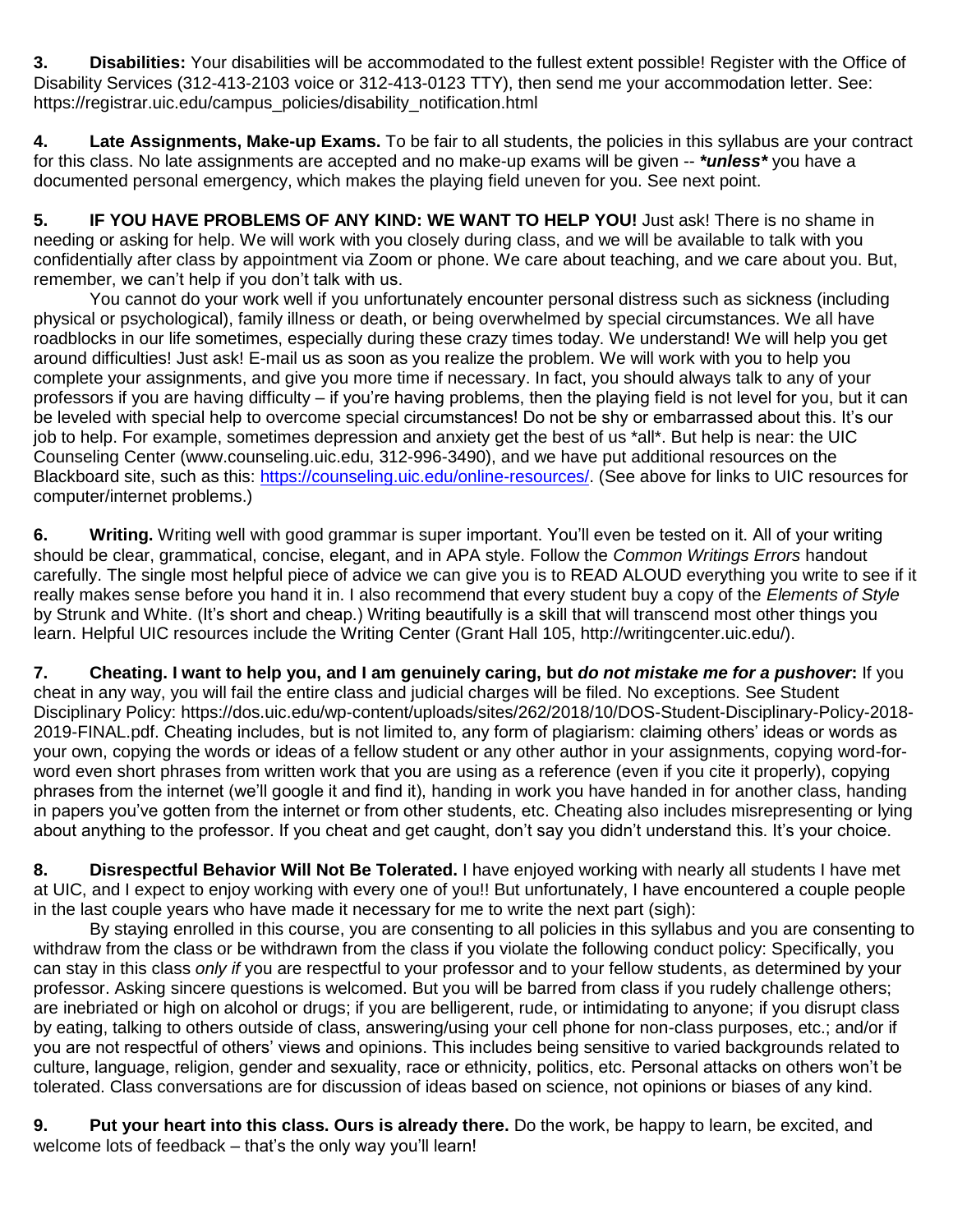# **PSCH 313: TENTATIVE SCHEDULE (readings & handouts are on Blackboard)**

| Week 1 - Jan 12-14  | -- Welcome! Introduction to course goals, to each other, and to professor's and TA's research.<br>-- Research methods and ethics review                                                                                                                                                                                                                                                                                                                                                                                                                                                                                                                                                                                        |
|---------------------|--------------------------------------------------------------------------------------------------------------------------------------------------------------------------------------------------------------------------------------------------------------------------------------------------------------------------------------------------------------------------------------------------------------------------------------------------------------------------------------------------------------------------------------------------------------------------------------------------------------------------------------------------------------------------------------------------------------------------------|
|                     |                                                                                                                                                                                                                                                                                                                                                                                                                                                                                                                                                                                                                                                                                                                                |
|                     | READINGS/HANDOUTS: (Due Jan. 12):<br>1. Syllabus (Print and bring to class)                                                                                                                                                                                                                                                                                                                                                                                                                                                                                                                                                                                                                                                    |
|                     | 2. "Lecture 1a" PowerPoint slides (Print and bring to class)<br>3. Common Writing Errors Handout (Print and bring to class)                                                                                                                                                                                                                                                                                                                                                                                                                                                                                                                                                                                                    |
|                     |                                                                                                                                                                                                                                                                                                                                                                                                                                                                                                                                                                                                                                                                                                                                |
|                     | ASSIGNMENT: ("Completion form" is due by email to Lindsay by noon Jan. 19):<br>-- Ethics Training: Complete the "CITI Initial Training" in research ethics. Go to this website first<br>to learn about the course: https://about.citiprogram.org/en/course/human-subjects-research-2/.<br>Then go to this website to register for the course and complete the initial training course for<br>"Group 2: Human Subjects Research (HSP): Social-Behavioral-Educational Research<br>Investigators and Key Personnel":<br>https://www.citiprogram.org/index.cfm?pageID=154&icat=0∾=0&region=1<br>Note: Register by entering your organization affiliation (i.e., UIC), NOT by completing the<br>"independent learner registration." |
| Week 2 - Jan. 19-21 | -- DUE: Ethics training completion form, by noon on Tuesday, Jan. 19<br>-- In class assignment: Complete brief worksheet on topic preferences in class.                                                                                                                                                                                                                                                                                                                                                                                                                                                                                                                                                                        |
|                     | -- Research methods and ethics review, cont'd.                                                                                                                                                                                                                                                                                                                                                                                                                                                                                                                                                                                                                                                                                 |
|                     | READINGS/HANDOUTS: (Due Jan. 19):                                                                                                                                                                                                                                                                                                                                                                                                                                                                                                                                                                                                                                                                                              |
|                     | 1. Any PowerPoint slides or other handouts that the professor posts and announces on<br><b>Blackboard (Print)</b>                                                                                                                                                                                                                                                                                                                                                                                                                                                                                                                                                                                                              |
|                     | 2. McKenna Ch. 5: Formal experiments: What they are and how to design them.                                                                                                                                                                                                                                                                                                                                                                                                                                                                                                                                                                                                                                                    |
|                     | 3. McKenna, Ch. 4 (only pp. 54, 55, 56, & 63): Likert scales, constructing a questionnaire.                                                                                                                                                                                                                                                                                                                                                                                                                                                                                                                                                                                                                                    |
| Week 3 - Jan 26-28  | -- Research methods and ethics review, interactions, cont'd.<br>-- Introduction to Study 1: What are attitudes and why do we study them?<br>-- Meeting your group members, deciding on a topic, creating an attitude measure, designing a<br>study, completing the proposal, and planning for data collection.<br>-- How to use and create a survey with Qualtrics.                                                                                                                                                                                                                                                                                                                                                            |
|                     | <b>READINGS/HANDOUTS:</b>                                                                                                                                                                                                                                                                                                                                                                                                                                                                                                                                                                                                                                                                                                      |
|                     | 1. Any PowerPoint slides or other handouts that the professor posts and announces on<br><b>Blackboard (Print)</b><br>2. Brief readings about attitudes<br>3. Example of Study 1 survey, paper, and Powerpoint done in a former class<br>4. Study 1 paper template (Print)<br>5. Project 1 proposal form (Print)                                                                                                                                                                                                                                                                                                                                                                                                                |
|                     | 6. Various video tutorials and handouts to help you use box, virtual desktop, Qualtrics, and<br>SPSS. These will be posted under the tab "Using Qualtrics and SPSS" (Print and keep the<br>handouts with you for every class! Each will be named a color -- If you can print them on<br>those colors of paper, they will be easier to grab when we start needing them in class.)                                                                                                                                                                                                                                                                                                                                               |
| Week $4 -$ Feb. 2-4 | *** QUIZ #1 *** Feb. 2 (covers all prior readings & class lectures about research methods)                                                                                                                                                                                                                                                                                                                                                                                                                                                                                                                                                                                                                                     |
|                     | -- Continue work on Study 1, get proposals approved, get Qualtrics survey approved, collect<br>data, get final data set approved.<br>-- Data Analysis Tutorials (how to check number of participants per cell from Qualtrics, how to<br>clean data from Qualtrics, SPSS tutorials)<br>-- Lecture: "How to give an effective PowerPoint presentation"                                                                                                                                                                                                                                                                                                                                                                           |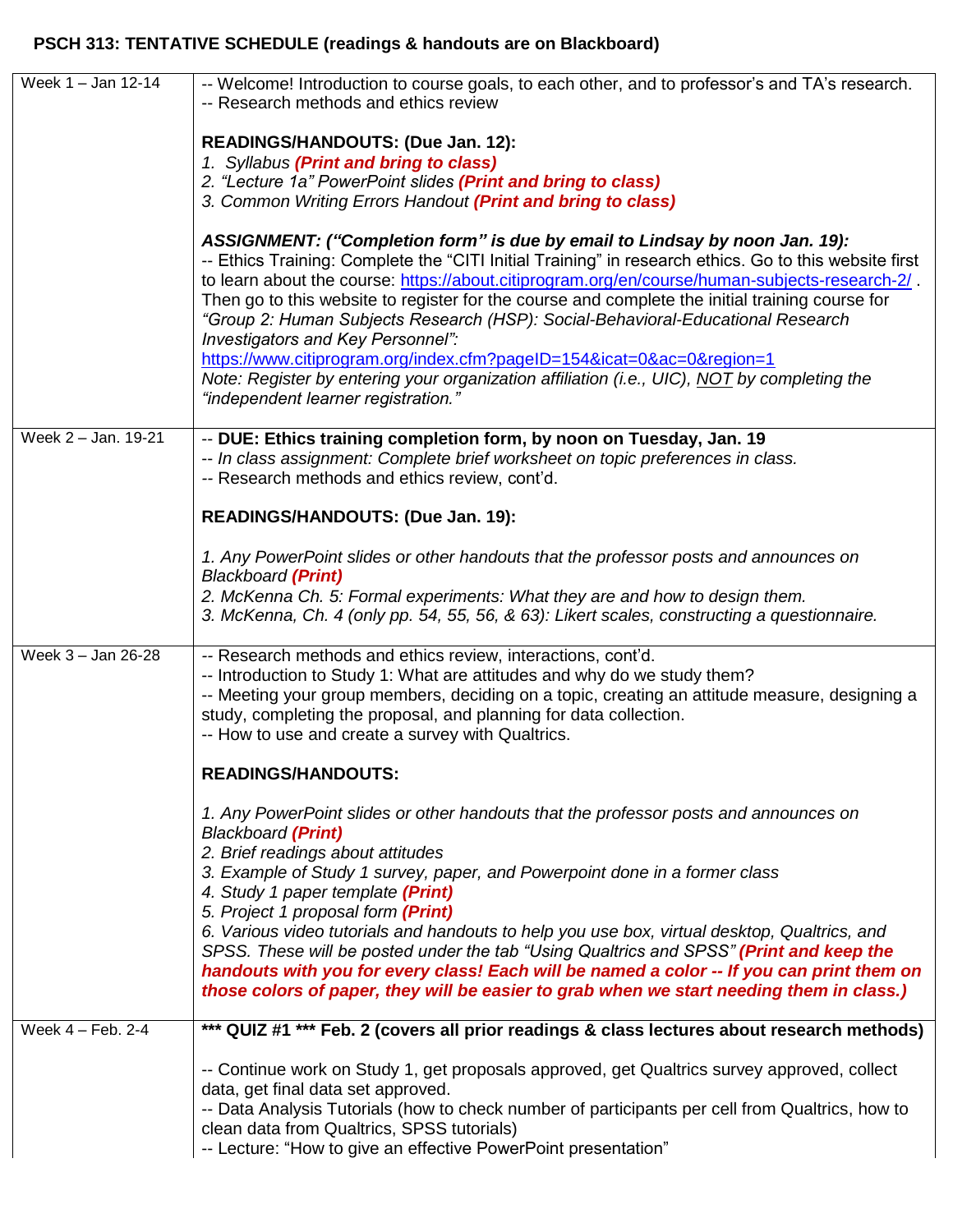|                               | -- Lectures and workshops about writing: How to write an APA style paper, how to write with<br>good grammar (Common Writing Errors handout), how to conduct literature searches, how to<br>make an argument and justify hypotheses<br>-- Work on conducting literature search, conceptualizing hypotheses and arguments                                                                                                                      |
|-------------------------------|----------------------------------------------------------------------------------------------------------------------------------------------------------------------------------------------------------------------------------------------------------------------------------------------------------------------------------------------------------------------------------------------------------------------------------------------|
|                               | <b>READINGS/HANDOUTS:</b>                                                                                                                                                                                                                                                                                                                                                                                                                    |
|                               | 1. Any PowerPoint slides or other handouts that the professor posts and announces on<br><b>Blackboard (Print)</b><br>2. Chapter 5 from Silvia (2007) "A brief foray into style" (Print)<br>3. Chapter 6 from Silvia (2007) "Writing journal articles" (only pp. 77-89) (Print)<br>4. Guide to Conducting a Literature Search (Print)<br>5. REVIEW: Common Writing Errors Handout - (you already printed this for the first day of<br>class.) |
| Week 5 - Feb. 9-11            | -- Continue work on Study 1: analyze data, conduct literature search, conceptualize hypotheses<br>and arguments, create PowerPoint presentation, practice.<br>-- Continue lectures and workshops about writing, making arguments                                                                                                                                                                                                             |
| Week 6 - Feb. 16-18           | *** QUIZ #2 (Writing & Grammar): Tuesday, Feb. 16 (covers all readings, class<br>information about writing, grammar, making arguments before this date) ***                                                                                                                                                                                                                                                                                  |
|                               | -- Continue work on Study 1                                                                                                                                                                                                                                                                                                                                                                                                                  |
| Week 7 - Feb. 23-25           | -- Continue work on Study 1                                                                                                                                                                                                                                                                                                                                                                                                                  |
| Week 8 - Mar. 2-4             | March 2:<br>*** Study 1 POWERPOINT PRESENTATIONS IN CLASS TODAY ***                                                                                                                                                                                                                                                                                                                                                                          |
|                               | Submit PowerPoint presentation slides and talk notes via Blackboard SafeAssign and<br>via email to Dr. Bottoms and Lindsay on Monday, March, by 8:00 p.m. (plus report of<br>individual roles).                                                                                                                                                                                                                                              |
|                               | March 4:<br>-- Introduction to Study 2: Two-factor experiment.<br>-- Meeting your new group members, deciding on a topic, designing a study, completing the<br>proposal, completing the Qualtrics survey, collecting data, analyzing data, conducting literature<br>search, conceptualizing hypotheses and arguments, creating the PowerPoint presentation,<br>practicing the presentation.                                                  |
|                               | <b>READINGS/HANDOUTS:</b><br>1. Lecture "Introduction to Project 2" slides (and any other slides or handouts) (Print)<br>2. Project 2 proposal form. (Print)                                                                                                                                                                                                                                                                                 |
| Week 9 - Mar 9 - 11           | **** Study 1 PAPER DUE: Tuesday March 9 by 8:00 p.m. Submit electronically on<br>BlackBoard SafeAssign and via email to Dr. Bottoms and Lindsay. ****                                                                                                                                                                                                                                                                                        |
|                               | -- Continue work on Study 2: designing a study, completing the proposal, completing the<br>Qualtrics survey, collecting data, analyzing data, conducting literature search, conceptualizing<br>hypotheses and arguments, creating the PowerPoint presentation, practicing the presentation.                                                                                                                                                  |
| Week 10 - Mar 16-18           | -- Continue work on Study 2                                                                                                                                                                                                                                                                                                                                                                                                                  |
| **MARCH 23-25**               | ******SPRING BREAK (no classes)*****                                                                                                                                                                                                                                                                                                                                                                                                         |
| Week 11 - Mar. 30-<br>April 1 | -- Continue work on Study 2                                                                                                                                                                                                                                                                                                                                                                                                                  |
| Week 12 - Apr. 6 - 8          | -- Continue work on Study 2                                                                                                                                                                                                                                                                                                                                                                                                                  |